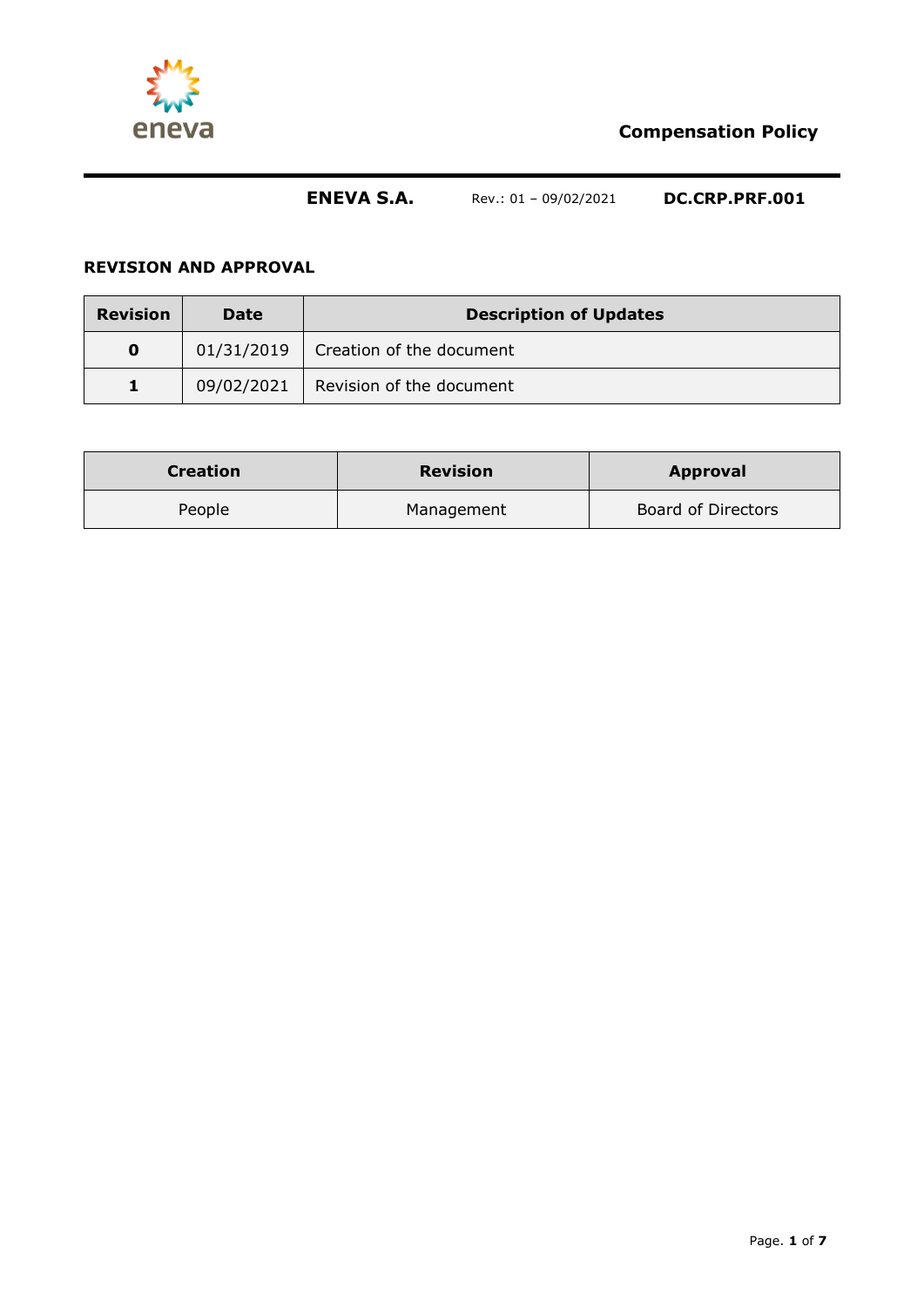

**ENEVA S.A.** DC.CRP.PRF.001 Rev.: 01 - 09/02/2021

#### **INDEX**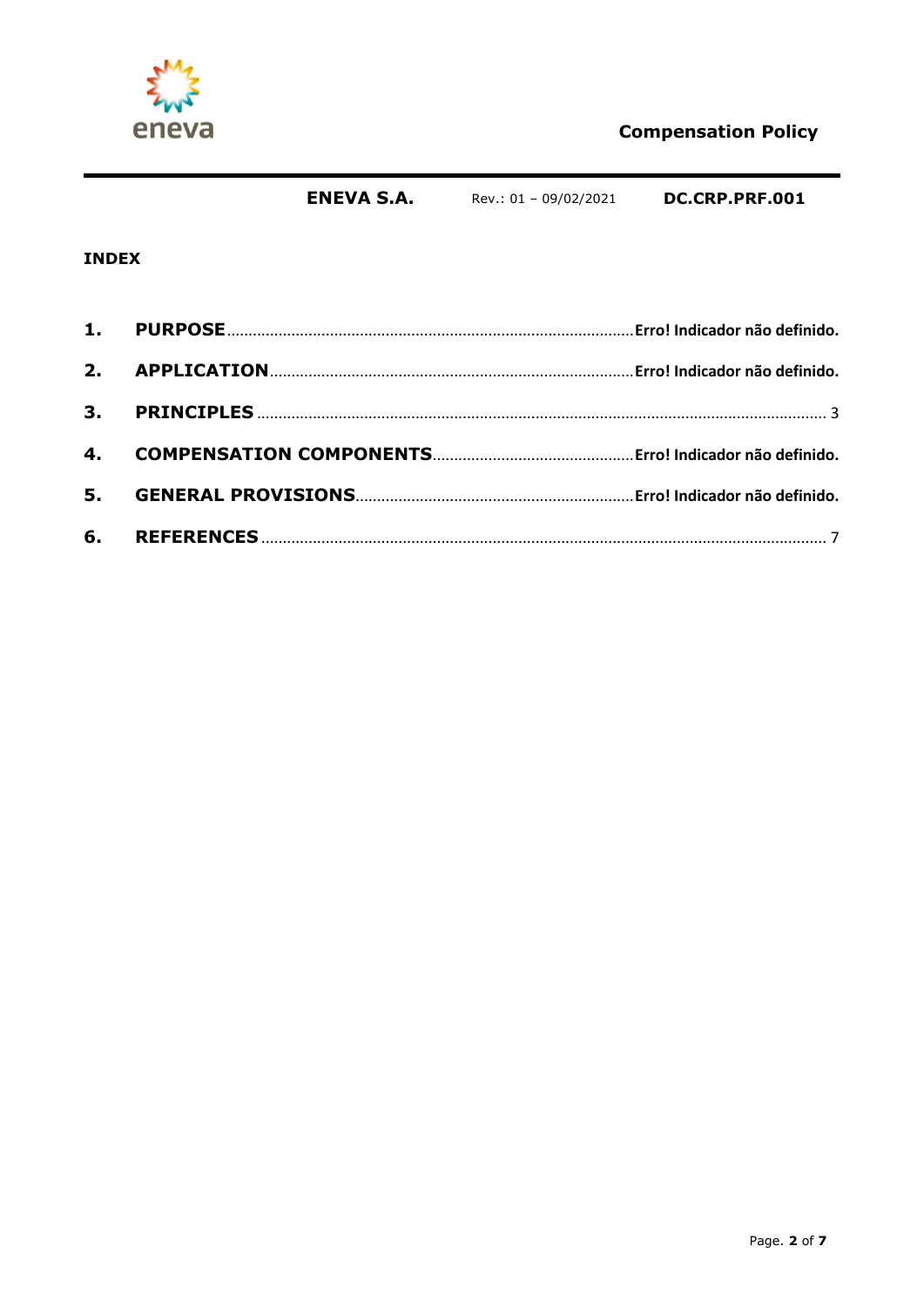

### **1. PURPOSE**

Eneva's Compensation Policy aims to provide competitive compensation in comparison with the market, capable of attracting, motivating and retaining highly qualified professionals, fostering the execution of the company's strategy and promoting sustainable returns, through a structure that rewards results and stimulates owner behavior.

# **2. APPLICATION**

This document applies to all areas that make up ENEVA's organizational structure, including SPEs, joint ventures and related companies in which control is exercised by ENEVA. In other cases, the content of this document must be brought to the attention of your business partner(s) for analysis of the relevance of full or partial implementation.

### <span id="page-2-0"></span>**3. PRINCIPLES**

Our compensation is guided by principles aligned with our culture and behavior and is designed to directly reflect the economic and financial results achieved and the market value in the short and long terms.

Through our structure, we aim to:

#### **3.1 Attract, motivate and retain highly qualified professionals**

We are aware of the need to have an extremely talented and motivated team and, in order to ensure a competitive compensation capable of attracting and retaining these people, annually, we compare our compensation with the market through surveys and benchmarking. In this way, we offer our employees a total compensation placed around the third quartile of the market.

We work with transparency and clarity and, through technology, we allow all our employees to know their salary position in comparison with the market. Likewise, our managers have access to this data and are advised to take this information into account when making decisions about moving people.

#### **3.2 Leverage and reward sustainable performance and results**

Our compensation structure has mature processes for evaluating and rewarding results that encourage us to exceed our high performance standards. We like to keep the promise of delivering good rewards, but we make sure that delivery is directly linked to results.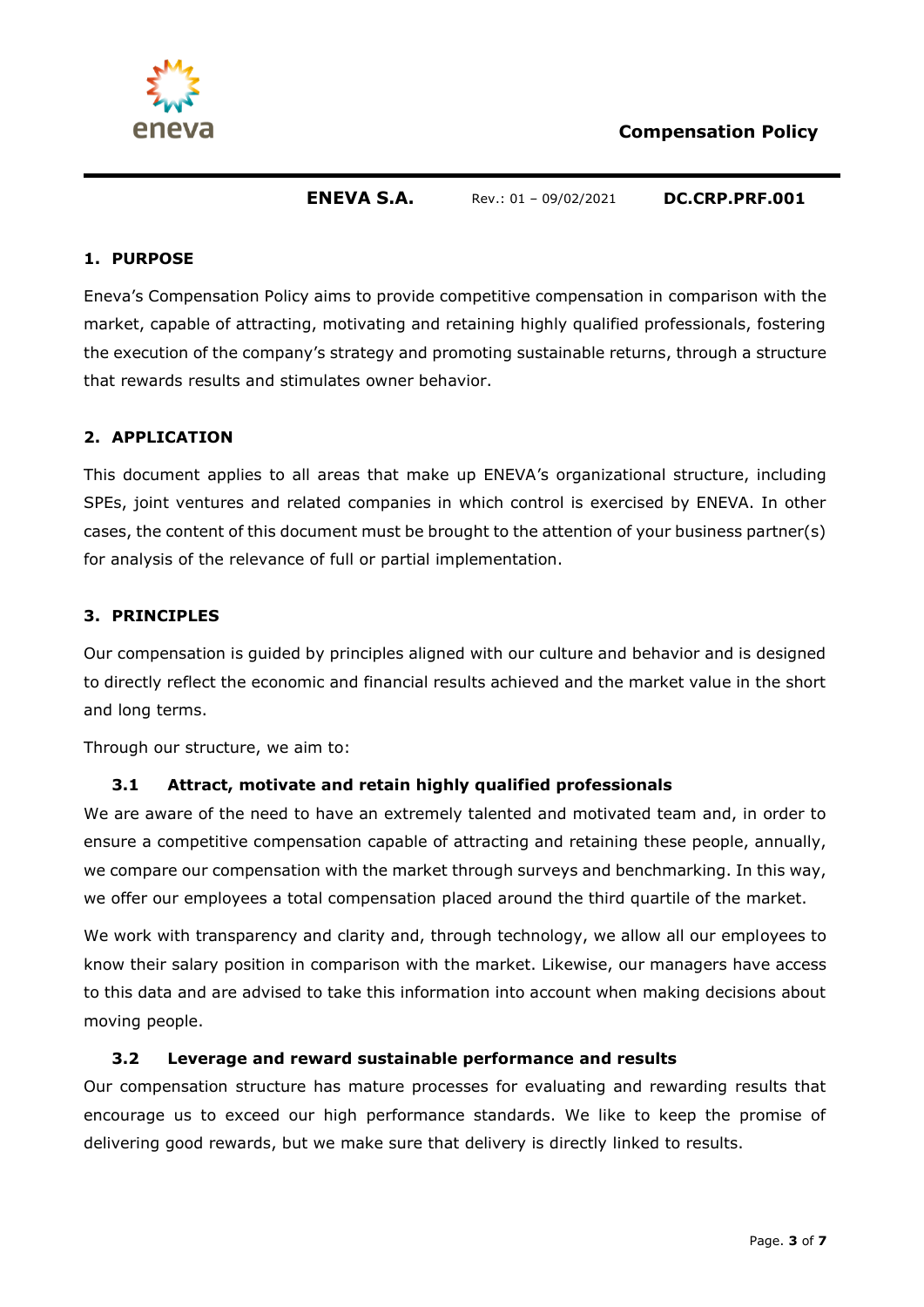

Decisions on merits and promotions are preferably made during our annual Assessment Cycle, in a process that favors collegiate decisions, reducing biases and, at the same time, allowing for a more accurate reflection on the performance of each employee in the company. Here, we assess not only deliverables, but how results are achieved.

Growth within the company depends on people's capabilities, their performance and their contribution to the company's success, regardless of race, color, age, beliefs, gender, sexual orientation or nationality.

Through our annual Goals Cycle, we encourage and focus on Eneva's strategic priorities. Our model ensures a strong alignment between priorities, manager's engagement and shareholders' vision in the payment of short-term variable compensation

#### **3.3 Encourage owner behavior, team spirit and focus on results, linking employees' interests to the company's long-term interests**

We take a long-term perspective on our investments and our decision-making process, as well as seeking to be equally diligent about compensation and capital allocation.

Our Membership Program exemplifies this principle by aligning incentives and sharing values and culture. The company's partners follow our equity ownership policy, whereby they commit to maintain a significant portion of their compensation in an equity interest in the company. Through the ownership requirement, each partner must acquire – and continue to hold during its term or position in the company – shares of the company with an amount equivalent to a multiple of its annual salary, indicated in the table below:

| <b>Position</b>           | Multiple of Annual Salary |
|---------------------------|---------------------------|
| Chief Executive Officer   | 6x                        |
| <b>Executive Officers</b> | 4x                        |
| <b>Officers</b>           | 3x                        |
| <b>General Managers</b>   | 1x                        |

#### **3.4 Keep Eneva in line with the best governance practices**

Our commitment to maintaining a high standard of corporate governance and sustainable practices is the foundation of our business approach. Thus, a person itself cannot control the decision-making process and its respective supervision. At Eneva, nobody can decide on its own compensation.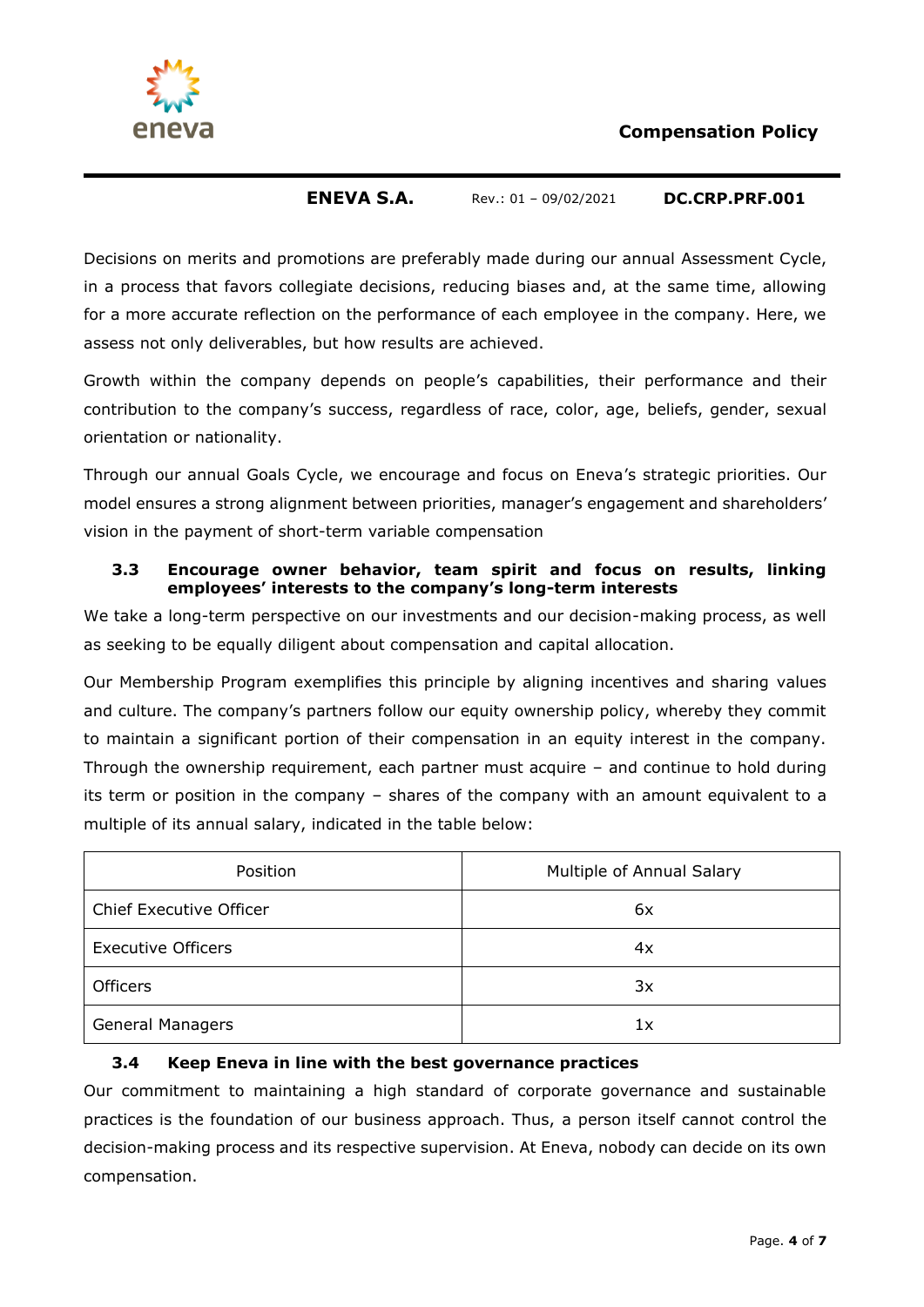

#### **4. COMPENSATION COMPONENTS**

Our principles permeate the different components of compensation in the company, as well as the tools used, which are the basis for ensuring a compensation structure that reflects and at the same time stimulates our culture. This structure is composed, as the case may be, by (i) a fixed compensation, which includes direct or indirect benefits; (ii) short-term incentive linked to the achievement of goals; and (iii) long-term incentives linked to the company's performance and strategy.

#### **4.1 Fixed Compensation**

It consists of salary or pro-labore, private pension and benefits, this portion of the compensation is intended to remunerate the performance of each employee according to its scope of action and seniority. These components are not associated with the Company's performance.

The salary or pro-labore may be reviewed for meritocratic recognition, preferably during the Assessment, Career and Succession Cycle (CACS) that takes place annually at the Company. The adjustments can also be provided as a result of reviewing the responsibilities of the position or due to alignment with the market, in order to ensure the competitiveness of the compensation.

The compensation above is complemented by direct or indirect benefits: medical assistance, dental assistance, life insurance, supplementary life insurance, private pension, meal vouchers and food vouchers.

Additionally, Eneva establishes salary ranges for each of the positions, considering factors such as strategic relevance, main duties, scope of responsibilities and other relevant aspects that are inherent to each of the positions, so that the executives can be individually positioned considering their level of maturity, professional background and their contribution to the company's results.

#### **4.2 Short-Term Incentive**

Short-term variable compensation is made up of an annual amount based on the achievement of the Company's goals. Its purpose is to remunerate the results achieved by employees according to their performance and return to the Company.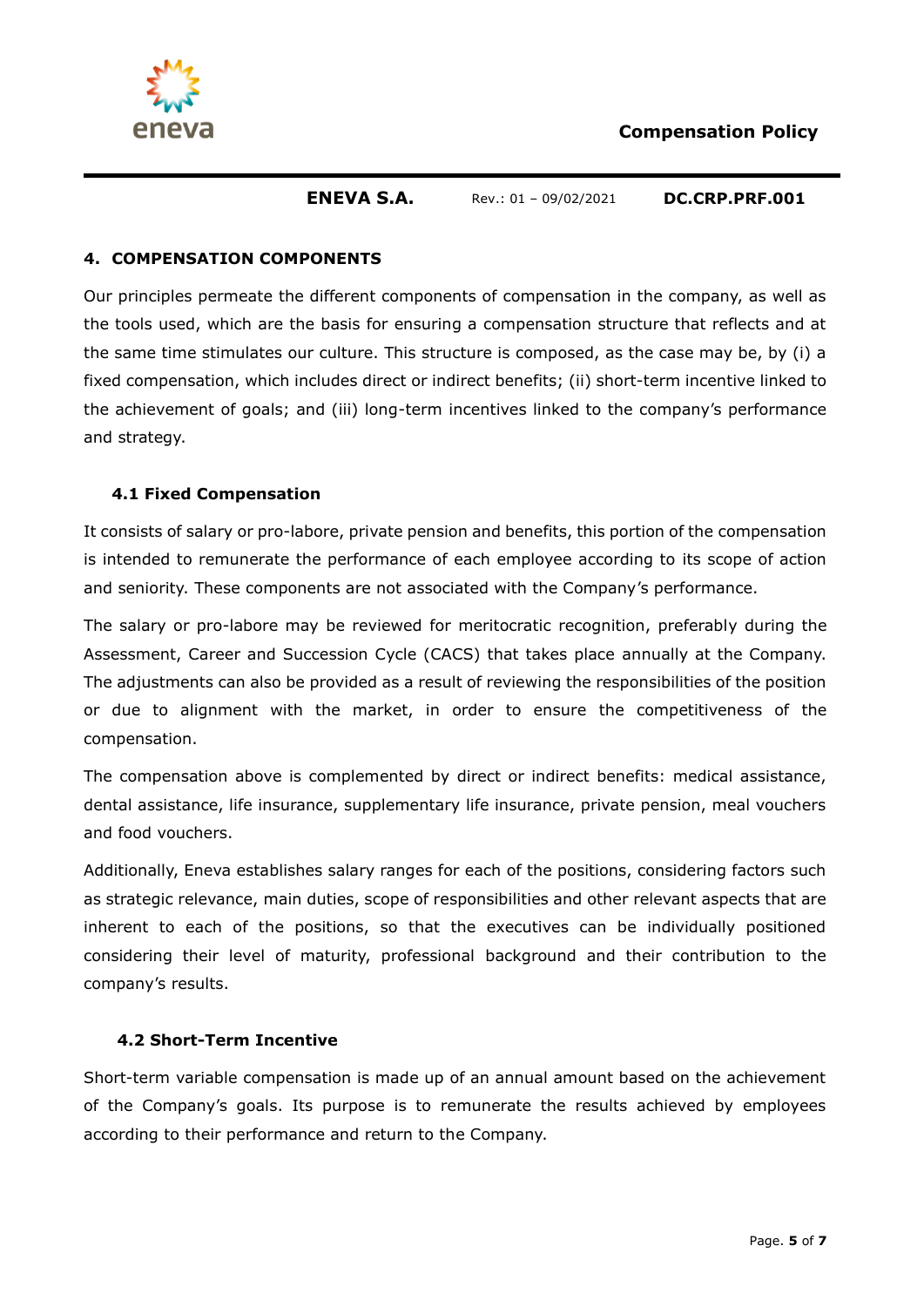

Short-term variable compensation consists of the payment of bonuses and/or the payment of profit sharing – PSP.

Variable payments as allowances/bonus may be used according to the strategy and criteria for attraction and retention.

### **4.3 Long-Term Incentive**

The Company grants long-term incentives, as a way to strengthen the relationship between compensation and earnings, in addition to building long-term value for the company based on meritocracy, in addition to motivation, recognition and retention of professionals. They are:

- (a) Stock Option Plans incentive aimed at granting key employees the opportunity to become shareholders of the Company through the granting of a stock option or subscription ("Option"), thereby obtaining (i) a better management of the Company by encouraging Participants to work towards achieving the Company's objectives; and (ii) attract, motivate and retain managers and employees; as well as (iii) increase the Company's attractiveness
- (b) Restricted share plan with the purpose of granting key employees the opportunity to become shareholders of the Company through the granting of share units, aiming at (i) ensuring the competitiveness of the total compensation levels practiced by ENEVA; (ii) ensure greater alignment of the interests of the Beneficiaries with the interests of the shareholders; (iii) maximize levels of commitment to generating sustainable results; as well as (iv) enable the Company to retain managers and employees.

Eneva also has two guidelines that aim to encourage the acquisition and maintenance of shares issued by ENEVA in the long term, using part of its variable compensation or the shares that may be received through the aforementioned share-based incentives, as the case may be:

(c) Matching Shares Plan, an incentive plan that aims to give employees the opportunity to purchase shares issued by Eneva based on the variable compensation received, ensuring greater alignment of beneficiaries with the interests of shareholders and maximizing levels of commitment. Participants shall designate a portion of their short-term incentive to purchase Eneva's shares and, in return, receive additional variable compensation for the purchase of matching shares.